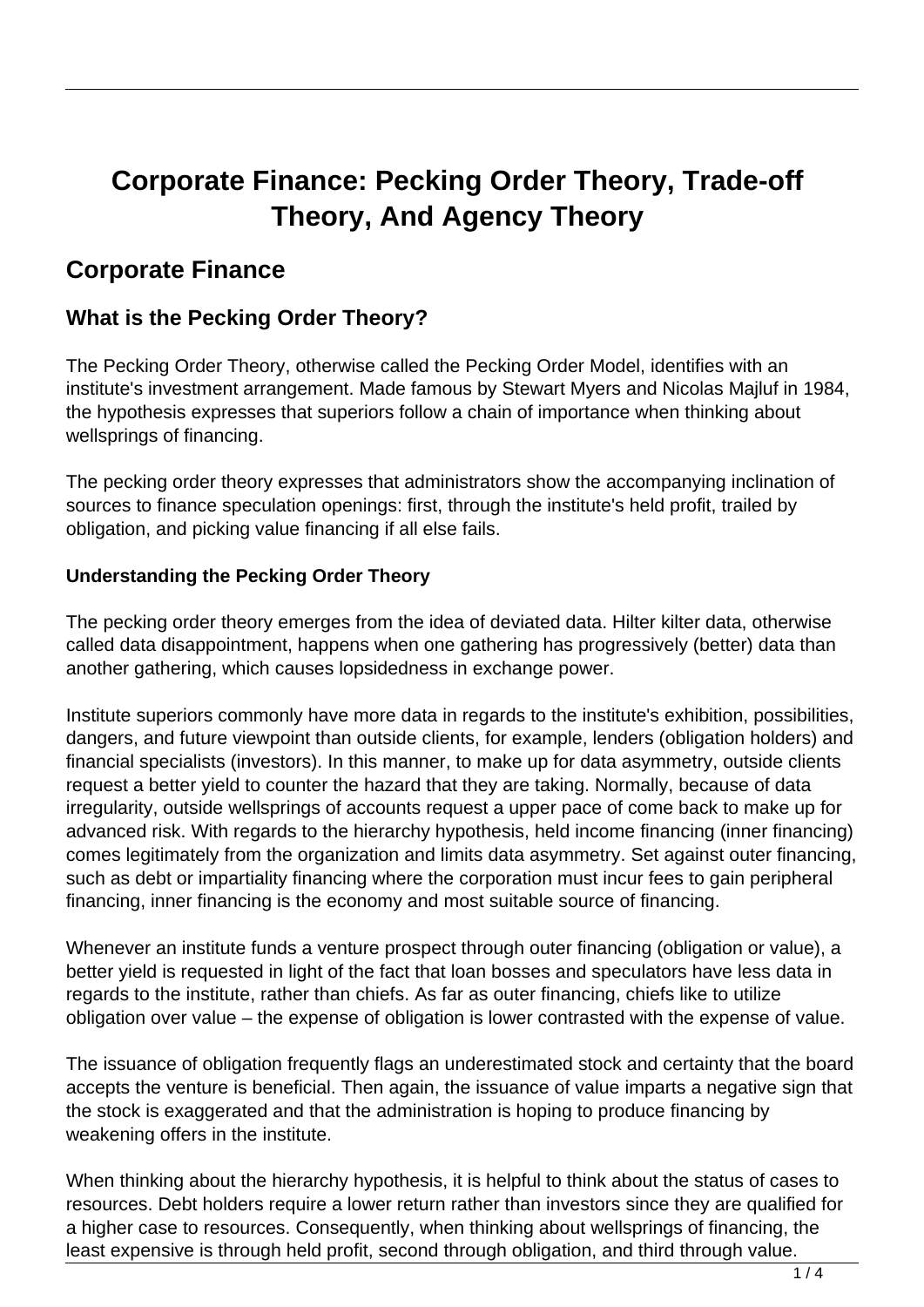#### **Example of the Pecking Order Theory**

Assume ABC Company is hoping to raise \$10 million for a speculation venture. The institute's stock cost is as of now exchanging at \$53.77. Three choices are accessible for ABC Company:

- 1. Finance the undertaking straightforwardly through held income;
- 2. One-year obligation financing with a loan fee of 9%, despite the fact that administration accepts that 7% is the reasonable rate
- 3. Issuance of value that will undervalue the present stock cost by 7%.

# **What Is Trade-Off Theory?**

The trade-off theory states that the optimal investment arrangement is a trade-off between interest tax shields and cost of financial distress.

#### **The Trade-off theory of investment arrangement**

The trade-off theory can be abridged graphically. The beginning stage is the estimation of the allvalue financed firm delineated by the dark even line in Figure. The present estimation of assessment shields is then added to shape the red line. Note that PV(tax shield) at first increments as the firm gets more, until extra obtaining expands the likelihood of budgetary pain quickly. What's more, the firm can't make certain to profit by the full duty shield on the off chance that it acquires too much as it takes positive income to spare corporate charges. Cost of money related trouble is expected to increment with the obligation level.

The expense of budgetary pain is represented in the outline as the distinction between the red and blue bend. Accordingly, the blue bend shows firm an incentive as an element of the obligation level. In addition, as the chart recommend an ideal obligation arrangement exists which augmented firm worth.

In rundown, the trade-off theory expresses that investment arrangement depends on an exchange off between charge reserve funds and pain expenses of obligation. Firms with protected, substantial resources and a lot of assessable pay to shield ought to have high objective obligation proportions. The hypothesis is equipped for clarifying why investment arrangements contrast between ventures, though it can't clarify why beneficial institutes inside the business have lower obligation proportions (exchange off hypothesis predicts the inverse as productive firms have a bigger extension for charge shields and thusly along these lines ought to have higher obligation levels).

# **What Is Agency Theory?**

Agency theory is the part of money related financial matters that takes a gander at irreconcilable circumstances between individuals with various premiums in similar resources.

Agency theory is a rule that is utilized to clarify and resolve issues in the connection between business principals and their operators. Most ordinarily, that relationship is the one between investors, as principals, and friends officials, as operators.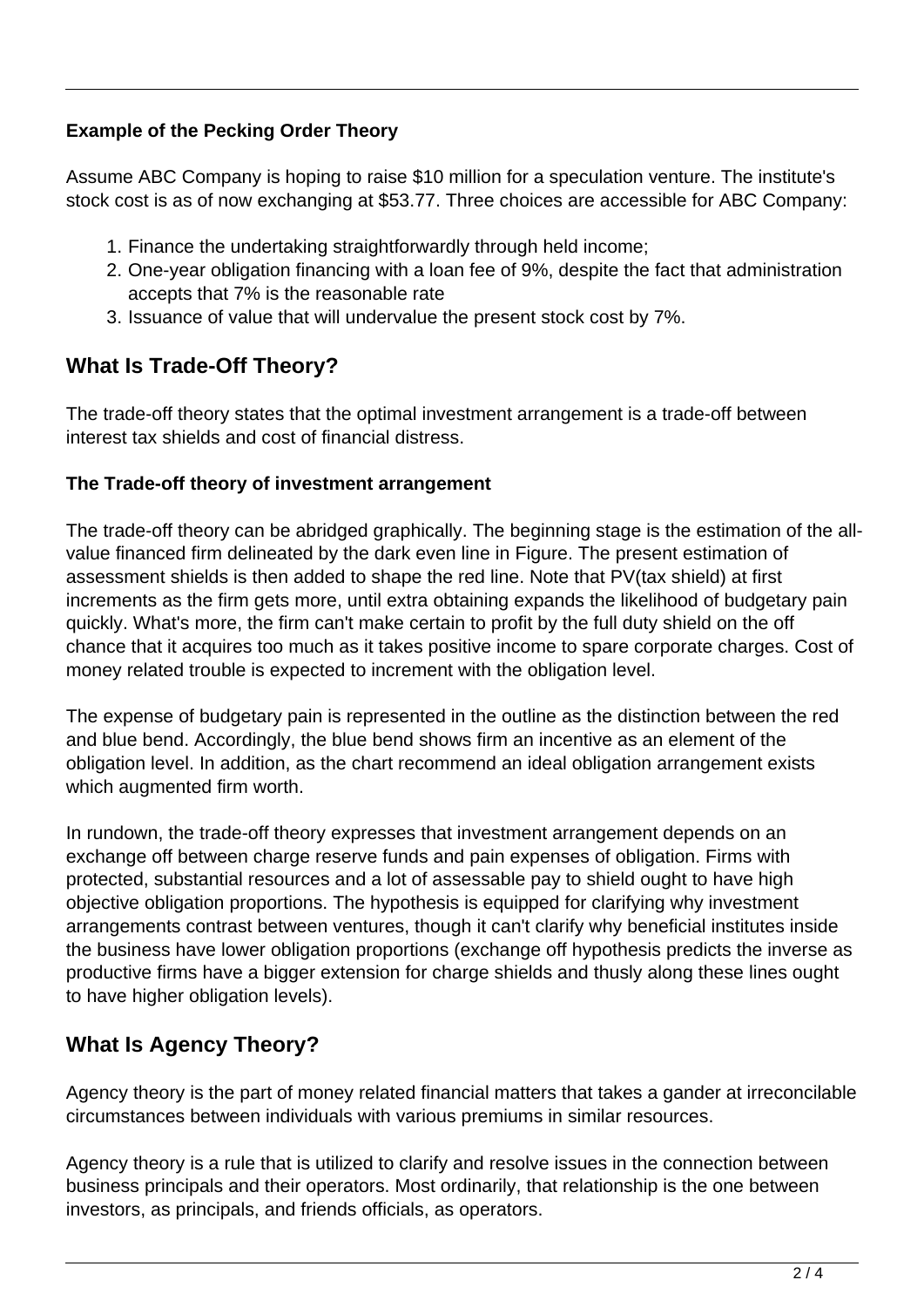Agency theory is a valuable system for structuring administration and controls in associations. The idea offers a strong prologue to the subject by assessing its qualities and shortcomings and utilizations contextual investigation proof to exhibit how the hypothesis has been applied in various businesses and settings.

#### **Understanding Agency Theory**

An office, in expansive terms, is any connection between two gatherings where one, the specialist, speaks to the next, the head, in everyday exchanges. The head or principals have procured the operator to play out a help for their benefit.

Principals delegate dynamic power to operators. Since numerous choices that influence the chief monetarily are made by the specialist, contrasts of supposition and even contrasts in needs and interests can emerge. This is now and again alluded to as the head operator issue.

By definition, an operator is utilizing the assets of a head. The chief has endowed cash however has next to zero everyday info. The specialist is the leader however is bringing about next to zero hazard in light of the fact that any misfortunes will be borne by the principality Considerations in Agency Theory

Institute hypothesis tends to questions that emerge essentially in two key territories: A distinction in objectives or a distinction in hazard avoidance.

For instance, institute officials may choose to grow a business into new markets. This will forfeit the transient benefit of the institute in the desire for development and higher profit later on. In any case, investors may put a need on transient capital development and restrict the institute choice.

For instance, investors in a bank may protest that administration has set the bar excessively low on advance endorsements, along these lines taking on too incredible a danger of defaults.

#### **Examples of Agency Theory**

Monetary organizers and portfolio chiefs are specialists in the interest of their principals and are given duty regarding the principals' benefits. A renter might be responsible for securing and protecting resources that don't have a place with them. Despite the fact that the tenant is entrusted with the activity of dealing with the advantages, the tenant has less enthusiasm for securing the merchandise than the real proprietors.

Different defenders of office hypothesis have proposed approaches to determine debates among specialists and standards. This is named 'decreasing office misfortune.' Agency misfortune is the sum that the chief battles were lost because of the specialist acting in opposition to the chief's advantages.

Boss among these procedures is the contribution of motivations to corporate directors to expand the benefits of their principals. The investment opportunities granted to institute officials have their starting point in office hypothesis. Different practices remember tying official pay for part to investor returns.